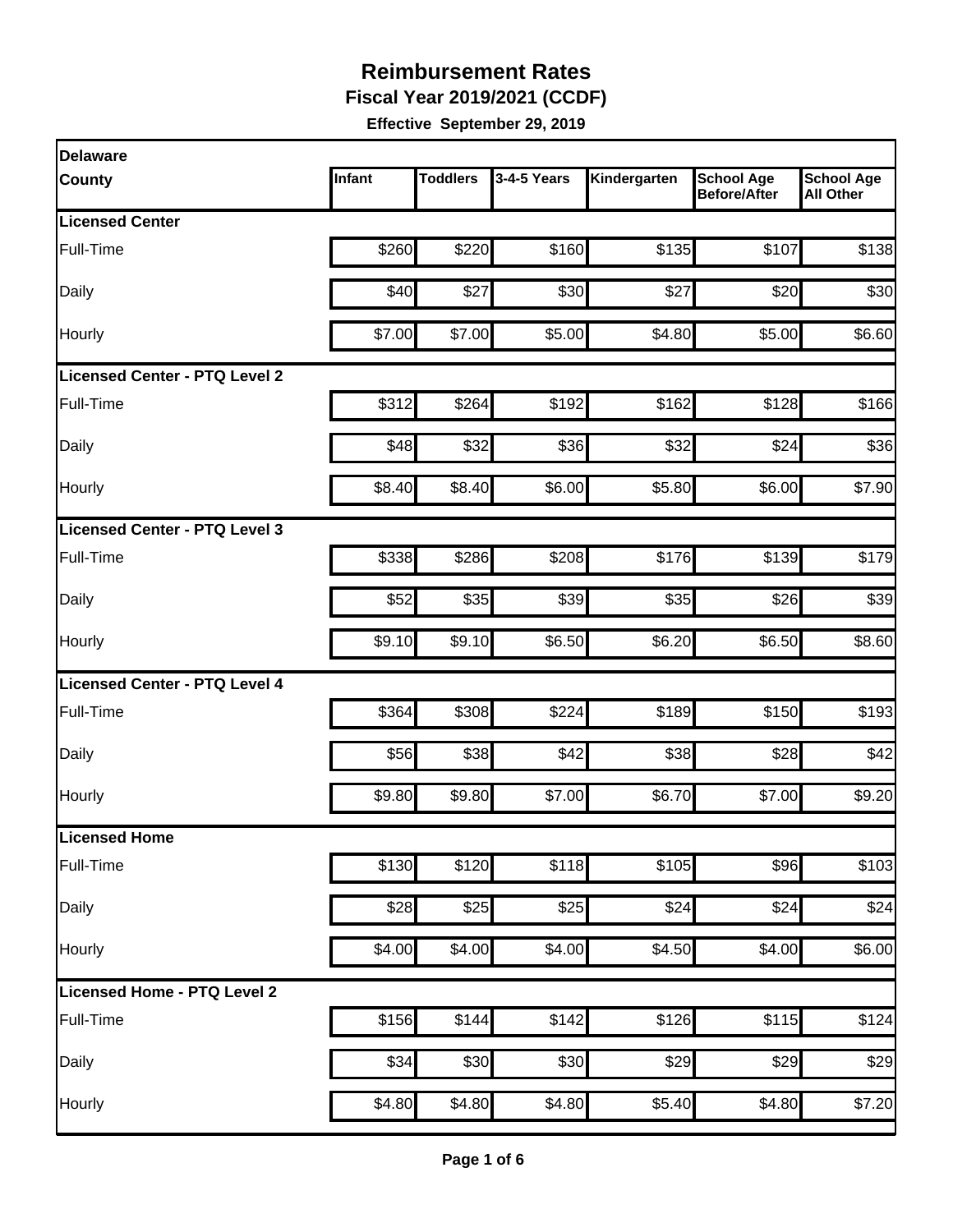**Fiscal Year 2019/2021 (CCDF)** 

| <b>Delaware</b>                          |        |                   |                  |              |                                          |                                       |
|------------------------------------------|--------|-------------------|------------------|--------------|------------------------------------------|---------------------------------------|
| <b>County</b>                            | Infant | <b>Toddlers</b>   | 3-4-5 Years      | Kindergarten | <b>School Age</b><br><b>Before/After</b> | <b>School Age</b><br><b>All Other</b> |
| Licensed Home - PTQ Level 3              |        |                   |                  |              |                                          |                                       |
| Full-Time                                | \$169  | \$156             | \$153            | \$137        | \$125                                    | \$134                                 |
| Daily                                    | \$36   | \$33              | \$33             | \$31         | \$31                                     | \$31                                  |
| Hourly                                   | \$5.20 | \$5.20            | \$5.20           | \$5.90       | \$5.20                                   | \$7.80                                |
| <b>Licensed Home - PTQ Level 4</b>       |        |                   |                  |              |                                          |                                       |
| Full-Time                                | \$182  | \$168             | \$165            | \$147        | \$134                                    | \$144                                 |
| Daily                                    | \$39   | \$35              | \$35             | \$34         | \$34                                     | \$34                                  |
| Hourly                                   | \$5.60 | \$5.60            | \$5.60           | \$6.30       | \$5.60                                   | \$8.40                                |
| <b>Registered Ministry</b>               |        |                   |                  |              |                                          |                                       |
| Full-Time                                | \$152  | \$94              | \$94             | \$87         | \$61                                     | \$90                                  |
| Daily                                    | \$28   | \$14              | \$21             | \$21         | \$19                                     | \$26                                  |
| Hourly                                   | \$3.90 | \$2.70            | \$2.70           | \$2.70       | \$2.70                                   | \$2.70                                |
| <b>Registered Ministry - PTQ Level 1</b> |        |                   |                  |              |                                          |                                       |
| Full-Time                                | \$206  | \$157             | \$127            | \$111        | \$84                                     | \$114                                 |
| Daily                                    | \$34   | \$21              | \$26             | \$24         | \$20                                     | \$28                                  |
| Hourly                                   | \$5.50 | \$4.90            | \$3.90           | \$3.80       | \$3.90                                   | \$4.70                                |
| <b>Registered Ministry - PTQ Level 2</b> |        |                   |                  |              |                                          |                                       |
| Full-Time                                | \$312  | $\overline{$}264$ | \$192            | \$162        | \$128                                    | \$166                                 |
| Daily                                    | \$48   | \$32              | $\overline{$36}$ | \$32         | \$24                                     | \$36                                  |
| Hourly                                   | \$8.40 | \$8.40            | \$6.00           | \$5.80       | \$6.00                                   | \$7.90                                |
| <b>Registered Ministry - PTQ Level 3</b> |        |                   |                  |              |                                          |                                       |
| Full-Time                                | \$338  | \$286             | \$208            | \$176        | \$139                                    | \$179                                 |
| Daily                                    | \$52   | $\overline{$}35$  | $\overline{$}39$ | \$35         | \$26                                     | \$39                                  |
| Hourly                                   | \$9.10 | \$9.10            | \$6.50           | \$6.20       | \$6.50                                   | \$8.60                                |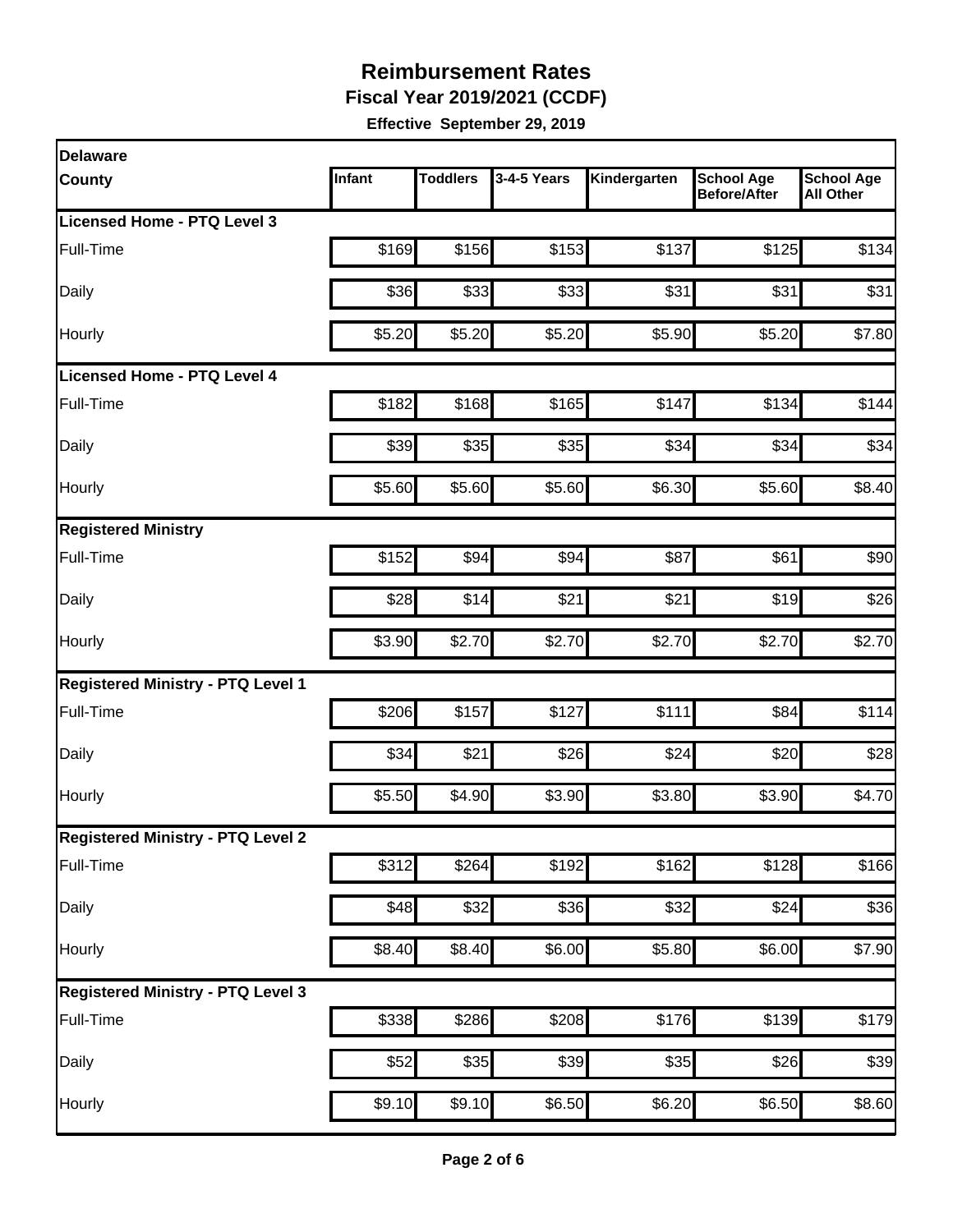**Fiscal Year 2019/2021 (CCDF)** 

| Delaware                                 |        |                 |             |              |                                          |                                       |
|------------------------------------------|--------|-----------------|-------------|--------------|------------------------------------------|---------------------------------------|
| County                                   | Infant | <b>Toddlers</b> | 3-4-5 Years | Kindergarten | <b>School Age</b><br><b>Before/After</b> | <b>School Age</b><br><b>All Other</b> |
| <b>Registered Ministry - PTQ Level 4</b> |        |                 |             |              |                                          |                                       |
| Full-Time                                | \$364  | \$308           | \$224       | \$189        | \$150                                    | \$193                                 |
| Daily                                    | \$56   | \$38            | \$42        | \$38         | \$28                                     | \$42                                  |
| Hourly                                   | \$9.80 | \$9.80          | \$7.00      | \$6.70       | \$7.00                                   | \$9.20                                |
| <b>Exempt Center</b>                     |        |                 |             |              |                                          |                                       |
| Full-Time                                | \$152  | \$94            | \$94        | \$87         | \$61                                     | \$90                                  |
| Daily                                    | \$28   | \$14            | \$21        | \$21         | \$19                                     | \$26                                  |
| Hourly                                   | \$3.90 | \$2.70          | \$2.70      | \$2.70       | \$2.70                                   | \$2.70                                |
| <b>Accredited Exempt Center</b>          |        |                 |             |              |                                          |                                       |
| Full-Time                                | \$221  | \$204           | \$169       | \$149        | \$116                                    | \$138                                 |
| Daily                                    | \$44   | \$30            | \$33        | \$30         | \$22                                     | \$31                                  |
| Hourly                                   | \$6.60 | \$2.80          | \$2.80      | \$5.30       | \$2.80                                   | \$7.30                                |
| <b>Exempt Home</b>                       |        |                 |             |              |                                          |                                       |
| Full-Time                                | \$80   | \$79            | \$79        | \$73         | \$73                                     | \$73                                  |
| Daily                                    | \$18   | \$18            | \$18        | \$17         | \$10                                     | \$17                                  |
| Hourly                                   | \$3.70 | \$3.40          | \$3.20      | \$3.20       | \$2.80                                   | \$3.20                                |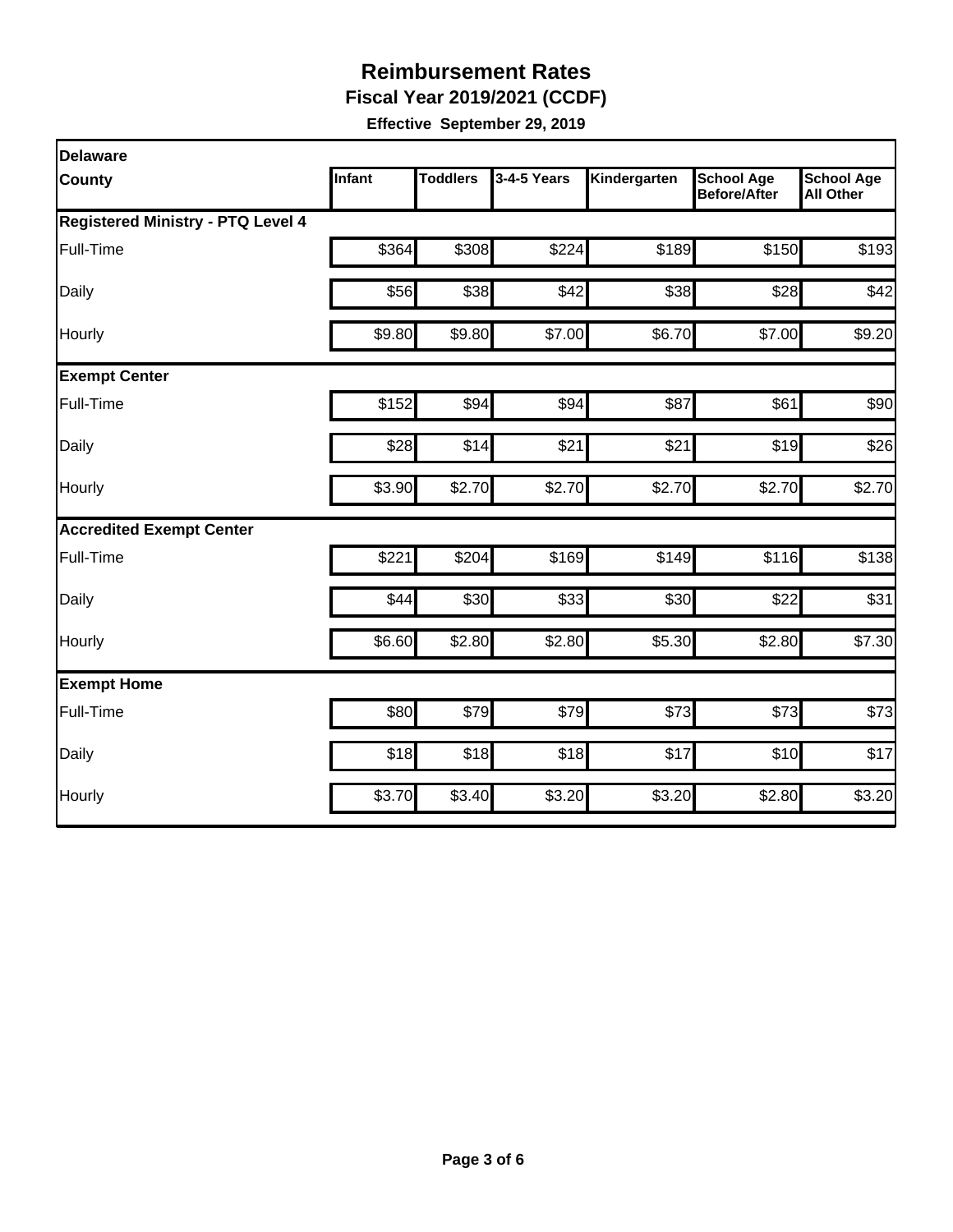#### **Reimbursement Rates School Year 2019/2021 (OMW Pre-K)**

| <b>Delaware</b>                   |        |                 |             |              |                                   |                                       |
|-----------------------------------|--------|-----------------|-------------|--------------|-----------------------------------|---------------------------------------|
| <b>County</b>                     | Infant | <b>Toddlers</b> | 3-4-5 Years | Kindergarten | <b>School Age</b><br>Before/After | <b>School Age</b><br><b>All Other</b> |
| Licensed Center - PTQ Level 3     |        |                 |             |              |                                   |                                       |
| Full-Time                         |        |                 | \$228.80    |              |                                   |                                       |
| Daily                             |        |                 |             |              |                                   |                                       |
| Hourly                            |        |                 |             |              |                                   |                                       |
| Licensed Center - PTQ Level 4     |        |                 |             |              |                                   |                                       |
| Full-Time                         |        |                 | \$246.40    |              |                                   |                                       |
| Daily                             |        |                 |             |              |                                   |                                       |
| Hourly                            |        |                 |             |              |                                   |                                       |
| Licensed Home - PTQ Level 3       |        |                 |             |              |                                   |                                       |
| Full-Time                         |        |                 | \$168.30    |              |                                   |                                       |
| Daily                             |        |                 |             |              |                                   |                                       |
| Hourly                            |        |                 |             |              |                                   |                                       |
| Licensed Home - PTQ Level 4       |        |                 |             |              |                                   |                                       |
| Full-Time                         |        |                 | \$181.50    |              |                                   |                                       |
| Daily                             |        |                 |             |              |                                   |                                       |
| Hourly                            |        |                 |             |              |                                   |                                       |
| VCP Ministry - PTQ Level 0        |        |                 |             |              |                                   |                                       |
| Full-Time                         |        |                 | \$103.40    |              |                                   |                                       |
| Daily                             |        |                 |             |              |                                   |                                       |
| Hourly                            |        |                 |             |              |                                   |                                       |
| <b>VCP Ministry - PTQ Level 3</b> |        |                 |             |              |                                   |                                       |
| Full-Time                         |        |                 | \$228.80    |              |                                   |                                       |
| Daily                             |        |                 |             |              |                                   |                                       |
| Hourly                            |        |                 |             |              |                                   |                                       |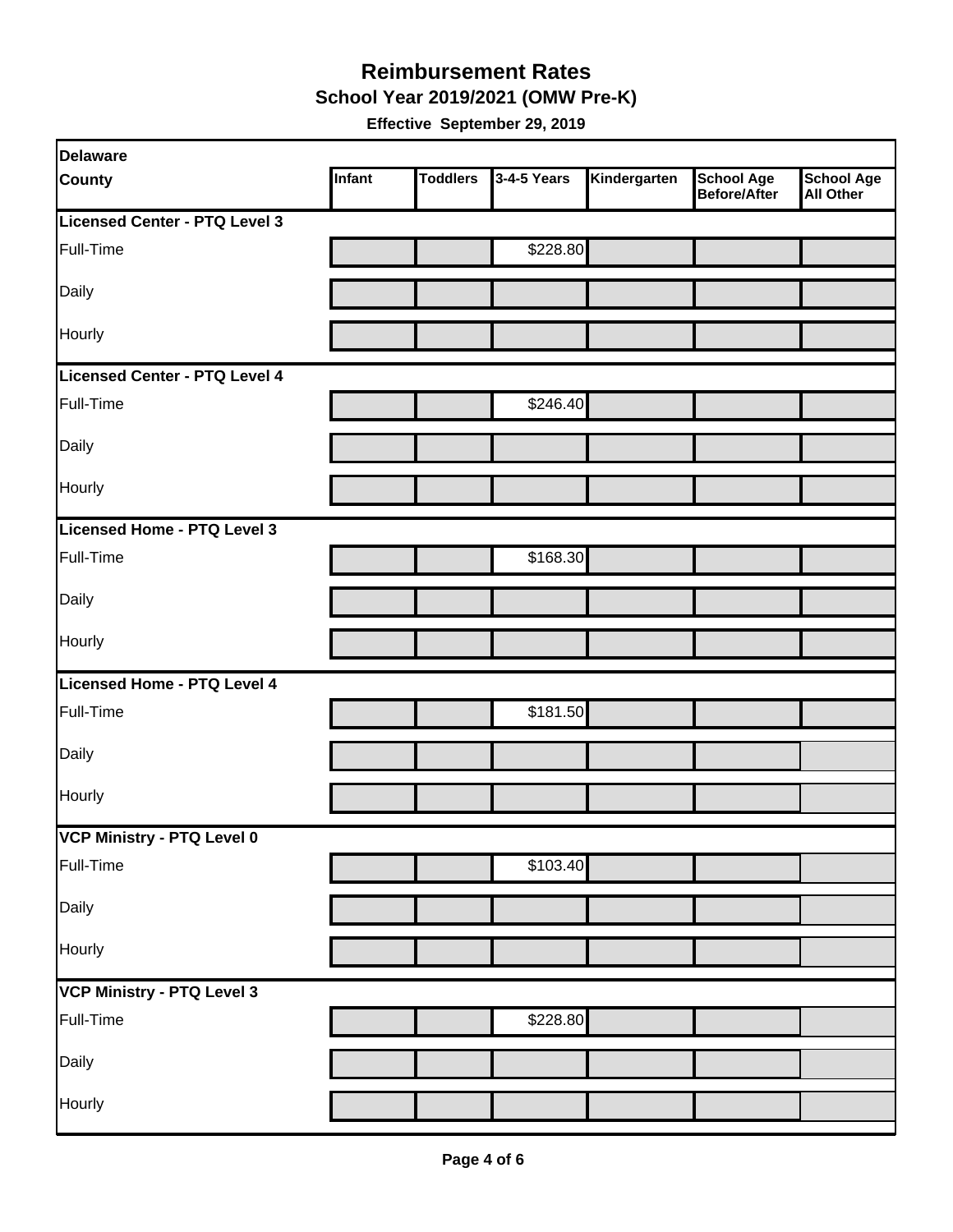**School Year 2019/2021 (OMW Pre-K)** 

| <b>Delaware</b>                                |        |                 |             |              |                                          |                                       |
|------------------------------------------------|--------|-----------------|-------------|--------------|------------------------------------------|---------------------------------------|
| <b>County</b>                                  | Infant | <b>Toddlers</b> | 3-4-5 Years | Kindergarten | <b>School Age</b><br><b>Before/After</b> | <b>School Age</b><br><b>All Other</b> |
| VCP Ministry - PTQ Level 4                     |        |                 |             |              |                                          |                                       |
| Full-Time                                      |        |                 | \$246.40    |              |                                          |                                       |
| Daily                                          |        |                 |             |              |                                          |                                       |
| Hourly                                         |        |                 |             |              |                                          |                                       |
| Private Accredited School - PTQ Level 0        |        |                 |             |              |                                          |                                       |
| Full-Time                                      |        |                 | \$176.00    |              |                                          |                                       |
| Daily                                          |        |                 |             |              |                                          |                                       |
| Hourly                                         |        |                 |             |              |                                          |                                       |
| Private Accredited School - PTQ Level 1        |        |                 |             |              |                                          |                                       |
| Full-Time                                      |        |                 | \$176.00    |              |                                          |                                       |
| Daily                                          |        |                 |             |              |                                          |                                       |
| Hourly                                         |        |                 |             |              |                                          |                                       |
| Private Accredited School - PTQ Level 2        |        |                 |             |              |                                          |                                       |
| Full-Time                                      |        |                 | \$211.20    |              |                                          |                                       |
| Daily                                          |        |                 |             |              |                                          |                                       |
| Hourly                                         |        |                 |             |              |                                          |                                       |
| Private Accredited School - PTQ Level 3        |        |                 |             |              |                                          |                                       |
| Full-Time                                      |        |                 | \$228.80    |              |                                          |                                       |
| Daily                                          |        |                 |             |              |                                          |                                       |
| Hourly                                         |        |                 |             |              |                                          |                                       |
| <b>Private Accredited School - PTQ Level 4</b> |        |                 |             |              |                                          |                                       |
| Full-Time                                      |        |                 | \$246.40]   |              |                                          |                                       |
| Daily                                          |        |                 |             |              |                                          |                                       |
| Hourly                                         |        |                 |             |              |                                          |                                       |